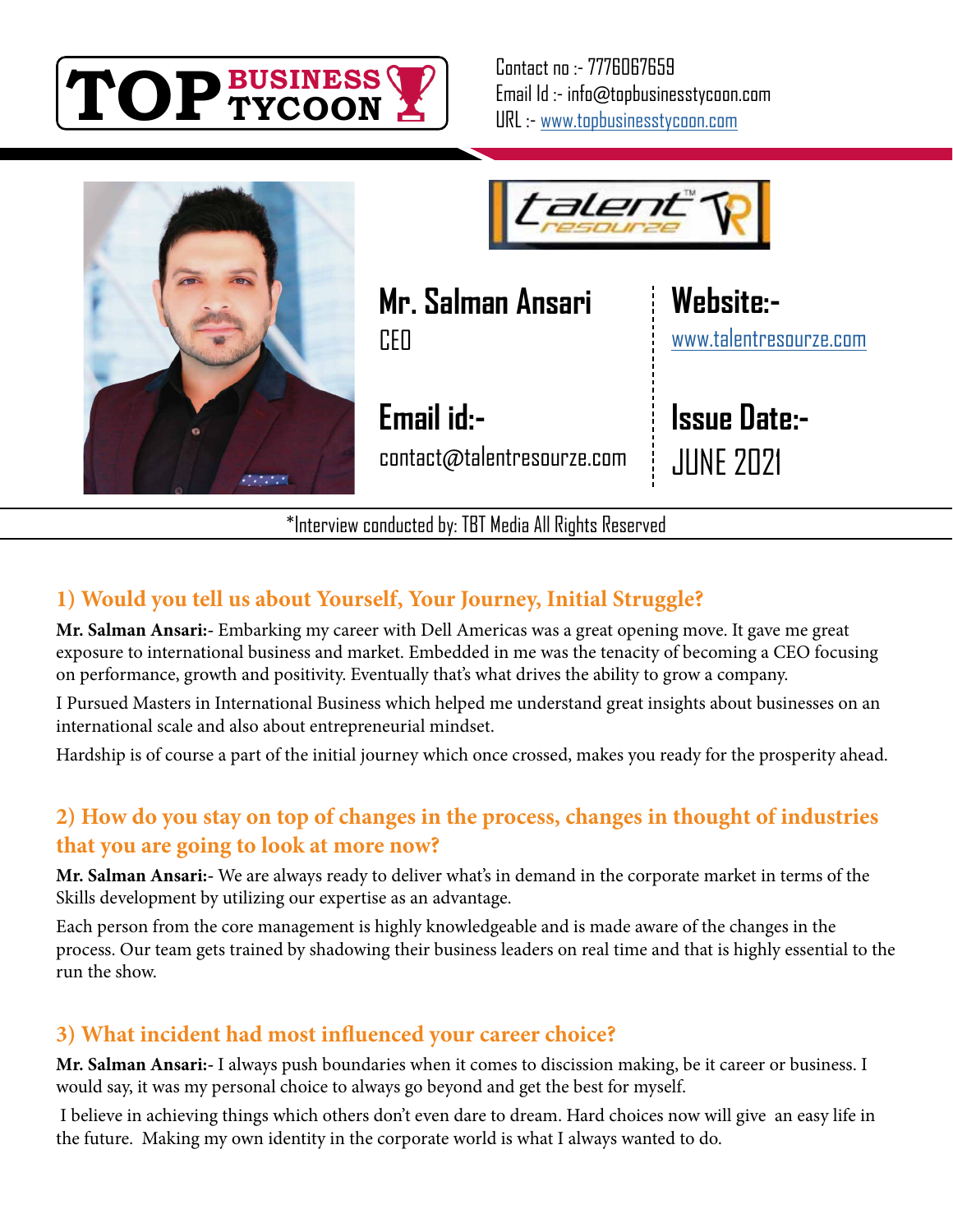# **Talent Resourze**

# "Reach the Top, the bottom is too crowded" - Salman Ansari, CEO

#### **4) Why choose TALENT RESOURZE?**

**Mr. Salman Ansari:-** Talent Resourze has proven year after year with its achievements that it's the Leader in the Corporate Training Industry, hands down. Talent Resourze has received 11 awards, 6 newspaper features and one international recognition from the UK as the Best Corporate Training Provider in India.

Throwing some light on our services, we offer American Accent & Advanced Communication Skills Training to Corporate companies and Corporate individuals globally. As Industry Experts, we are completely aware of the skills which are needed and hence target those AOI and bridge the gap.

We believe that learning at the right place with the right people makes a difference. Industry expertise, innovative training methodologies and learning with ease play a pivotal role.

We offer online training to teams joining us from different countries (Onshore/ offshore).

We offer a plethora of training modules under one roof as a comprehensive training program for overall skills development. This type of training patten is highly appreciated by our clients and makes our company stand out from the rest. Comprehensive modules are US Accent, Advanced Communication Skills, Pronunciation, Fluency, MTI Reduction, Articulation, Cadence, Versant, Business Meeting & Personality Development.

Our training programs are delivered by Master trainers from the present generation who are aware of the international standards and market needs. We make use of contemporary technology and offer American Listening & Speaking Training via an American Software which gives phenomenal skills development in a swift time. Practical training is something which fetches fantastic results and that's our forte.

# **5) What/Who Inspires TALENT RESOURZE to start a Corporate Training Company? How it is going for you?**

**Mr. Salman Ansari:-** As you know, almost every Corporate company demands excellent skills and performance from its employees., hence there was a need for an excellent corporate training company with high industry expertise and international standards in the market. Our aim is to make ordinary people extraordinary.

The demand of skills development has increased by leaps and bounds as people are now having more US client interactions, online. It has increased by 25% as virtual training/ e-learning has made the reach more convenient globally.

#### **6) What kind of support you needed when you started TALENT RESOURZE?**

**Mr. Salman Ansari:-** I would say, support from the team was needed in order to move ahead or to grow rapidly. I believe that dedication, perseverance, employee contentment and a friendly environment fosters collaboration, quick decision making and gives a true sense of being one team regardless of the title.